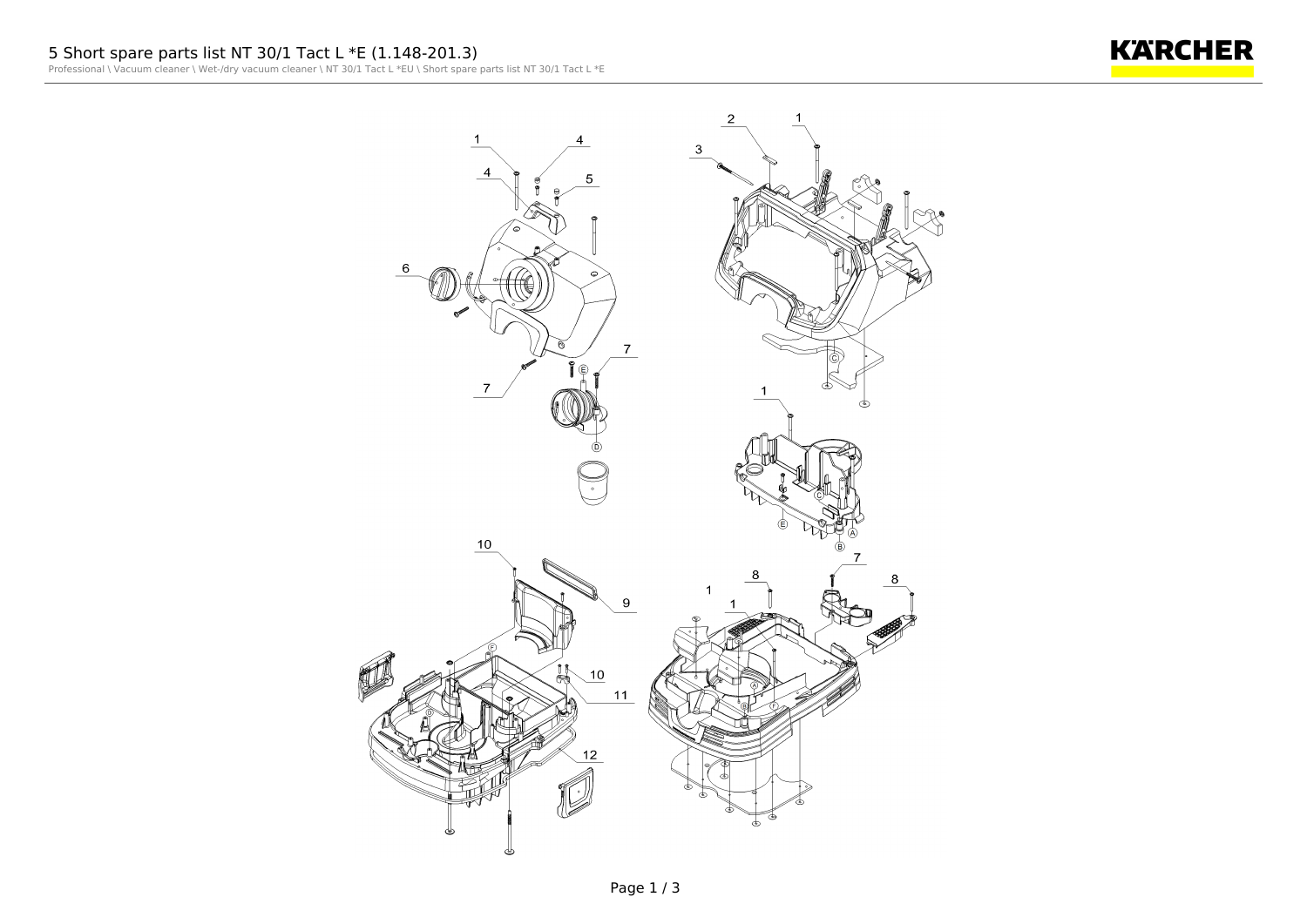**KARCHER**